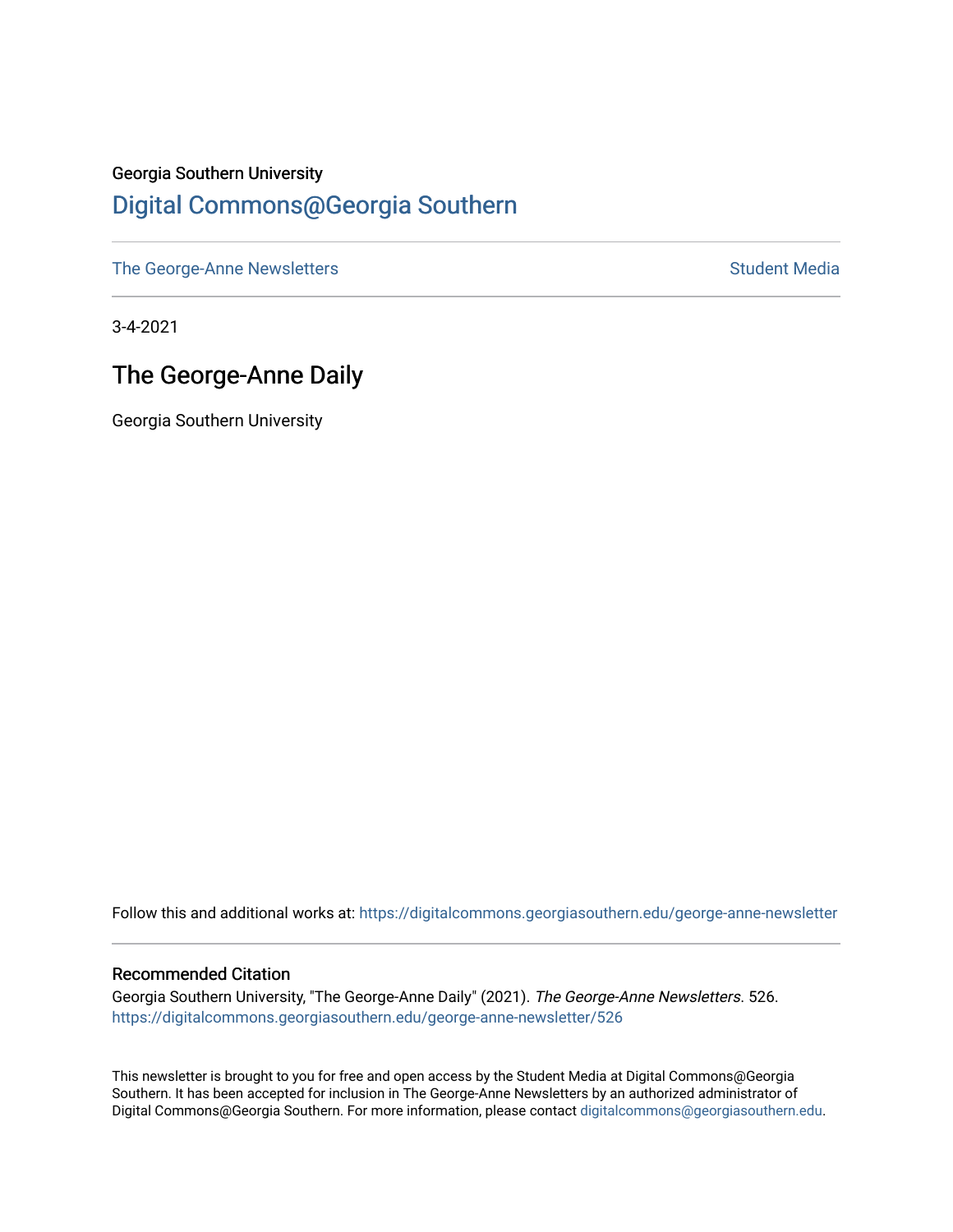# THE GEORGE-ANNE DAILY  $f$  $q$  $q$  $q$

# **Top stories from March 4, 2021**

Welcome to The G-A Daily newsletter! Thank you for your present and future readership. Be sure to keep up with us through our social media links above.



# **YOUR LATEST NEWS FROM THE GEORGE-ANNE**

#### **[Campuses to return to 'normal'](http://r20.rs6.net/tn.jsp?f=001qkqVTqbFgds4W9dDsA78M8gOv6DPMdfXIvcMCpe0xdx2RGwZPQn0pjX32cc_AfkVDgVgXD8-FIAWCFC0ij5mAoisWfXuQAm-ypy7BaTa3OjZYO4gczKcbXoxTHn3Hiya4jMSxWuUr_uYCDcWVWRA70AUyydB3xLpyjPBVz3Ze9OLR7osCweFmKIEXoatNDn0yJmaQxeXpXLK7E0qVOg1d4-1PkWRQlg9&c=IFzBlpqjdmBfbXKHi6jTW74icFpu6OgpvuZP08iINXGCl6gy7FqVxA==&ch=ctkRMFdzjINGN6nerqNVVVFQ7q9s-yGMOYCnnkOK59Lpx8LU4Nm2rQ==) this fall**

USG announces a return to pre-COVID-19 procedures this fall.



#### **[Student models gather a crowd at](http://r20.rs6.net/tn.jsp?f=001qkqVTqbFgds4W9dDsA78M8gOv6DPMdfXIvcMCpe0xdx2RGwZPQn0pjX32cc_AfkV_KaTVHxEH8Lh6-x5Rq4FaNrN6tDbypPdw8MaSaQ-tLh6Y5r9ZIOXAVamj_AkJNgZE6gUrjnltgSY1mHymNGVkrv1phza1ai6OuhUwwfeEaE-qCQu8ezGp7thnU8uS6eyolukcjdfdsJhfBzx-g4U2Rv9q56fUCjs&c=IFzBlpqjdmBfbXKHi6jTW74icFpu6OgpvuZP08iINXGCl6gy7FqVxA==&ch=ctkRMFdzjINGN6nerqNVVVFQ7q9s-yGMOYCnnkOK59Lpx8LU4Nm2rQ==) Rotunda**

Models from the African Student Association surprised people outside of Russel Union in a flash-mob showcasing their work.

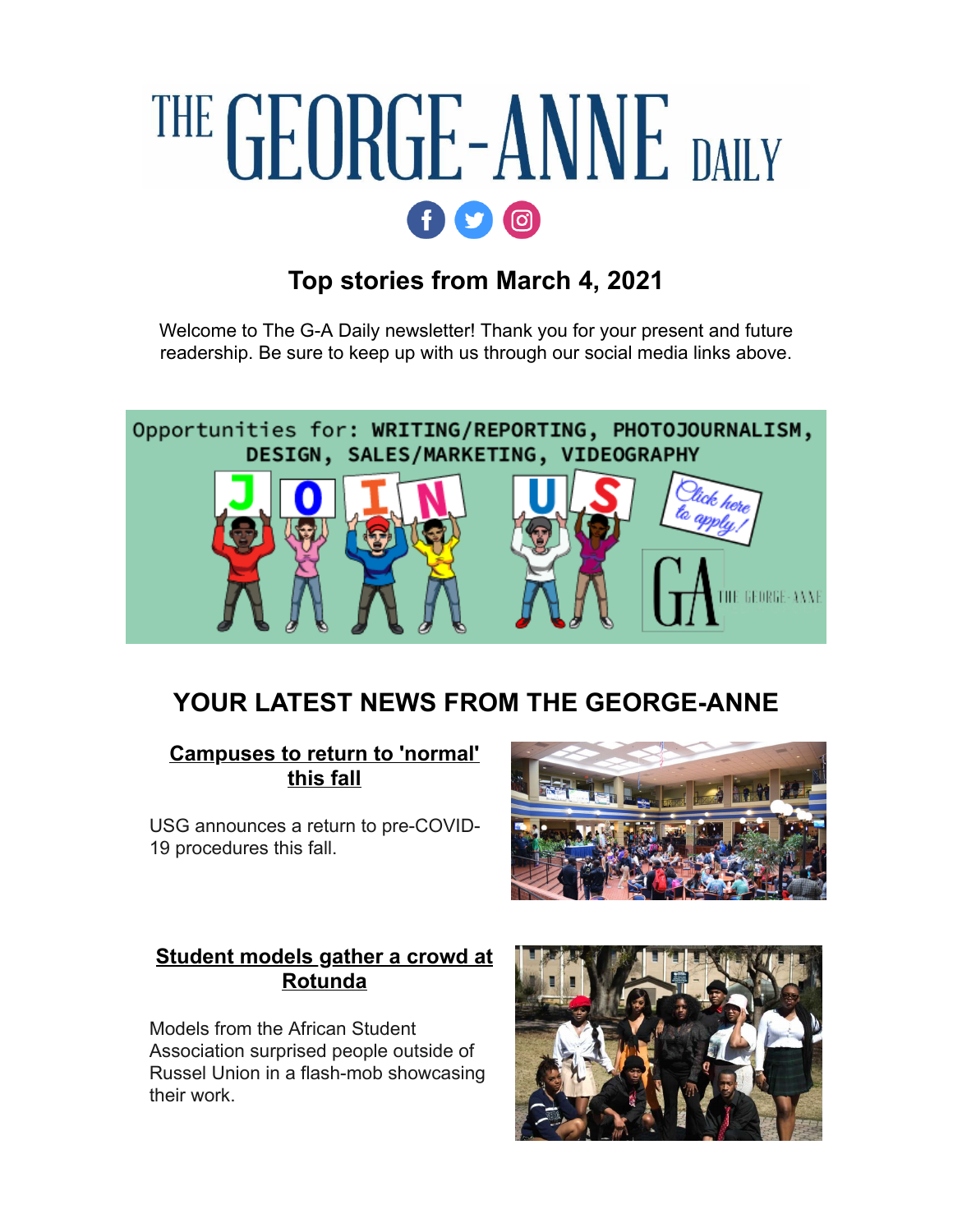

# **YOUR LATEST SPORTS NEWS**

#### **[Eagles relish in their third win](http://r20.rs6.net/tn.jsp?f=001qkqVTqbFgds4W9dDsA78M8gOv6DPMdfXIvcMCpe0xdx2RGwZPQn0pjX32cc_AfkVHCTT7_-8280pi09A9NeOBXvyOINeupYgL6_1_FXqR3F-4beT-ttAoEtlGyDrZkTibDvtc95Fls0huojapUSheBGMXlzJpILnYSlccM2GyQFK2SnSTExp6LU2aSxw-jKadUED_t759ZwsLxhKNxGBEWJl3MRvix5wcXT01jrsjxdwL-FvF0_LXQ==&c=IFzBlpqjdmBfbXKHi6jTW74icFpu6OgpvuZP08iINXGCl6gy7FqVxA==&ch=ctkRMFdzjINGN6nerqNVVVFQ7q9s-yGMOYCnnkOK59Lpx8LU4Nm2rQ==) of the season**

Georgia Southern baseball takes down North Florida in midweek matchup.



#### **[Lady Eagles get swept away in](http://r20.rs6.net/tn.jsp?f=001qkqVTqbFgds4W9dDsA78M8gOv6DPMdfXIvcMCpe0xdx2RGwZPQn0pjX32cc_AfkVOUyeWFIyGX3Tz1uHVzqPC7lKda9WHzo962lXYBmWeqnc3ReNuskOD7yeAz-VTm2K32VW_EqLYvZecYgtAPff29Jjh5vKDuUnsiDQWWGUj5WD_yApZAVSGRItM-0JHSFdzeO8W03tsB0vdrZjuYsjQP1dMIMJWRxSqEmwKoXOekk=&c=IFzBlpqjdmBfbXKHi6jTW74icFpu6OgpvuZP08iINXGCl6gy7FqVxA==&ch=ctkRMFdzjINGN6nerqNVVVFQ7q9s-yGMOYCnnkOK59Lpx8LU4Nm2rQ==) Jacksonville**

Softball struggles continue for the Eagles.



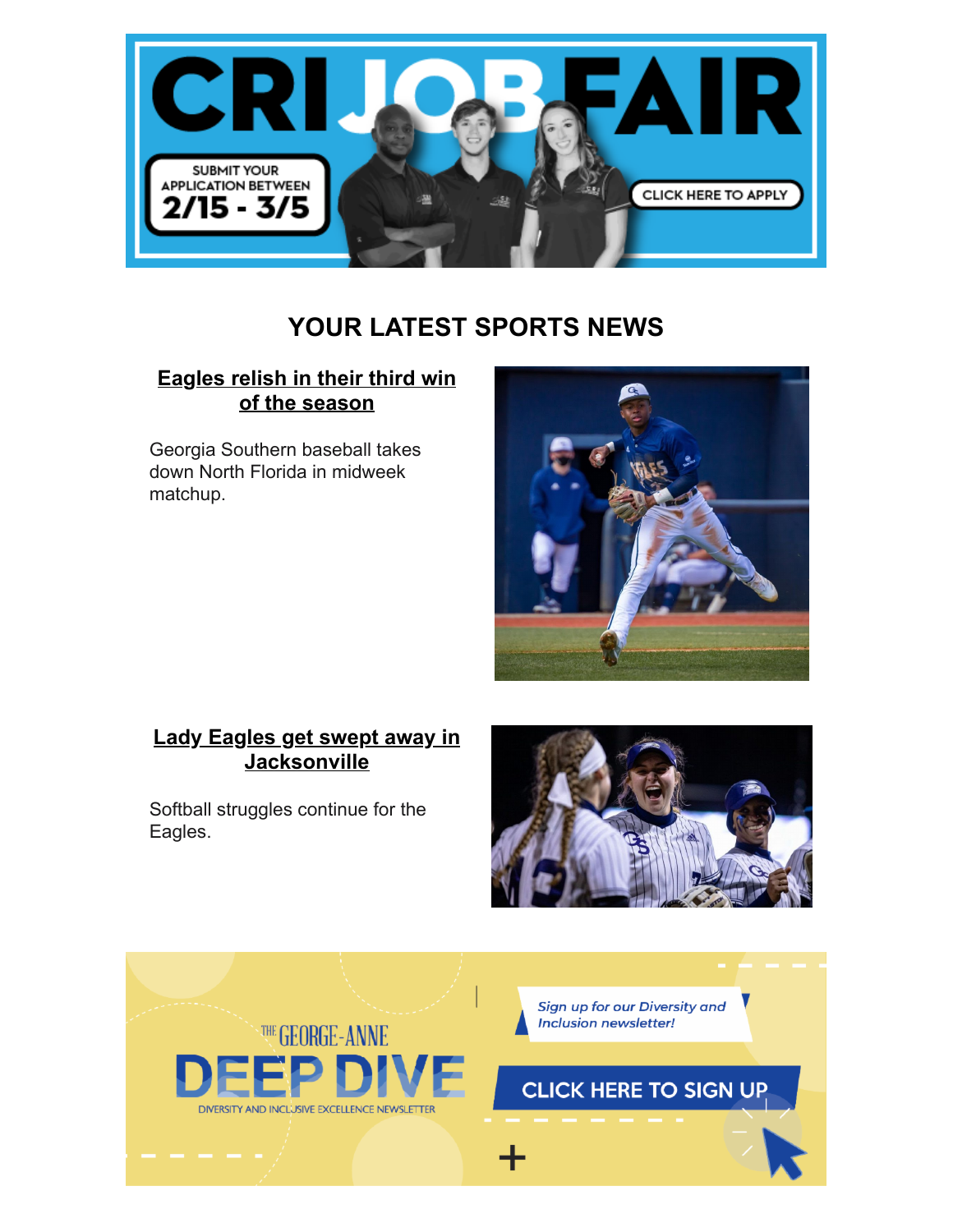# **THE GEORGE-ANNE REFLECTOR**

#### **[How to Set Up Your Agenda](http://r20.rs6.net/tn.jsp?f=001qkqVTqbFgds4W9dDsA78M8gOv6DPMdfXIvcMCpe0xdx2RGwZPQn0pjX32cc_AfkV32KdANz-46OjifnmzMc_08x01f8tTbC0uoMFuS0S1950V9172O4QIuBIhqSnJueNGO_BGQxjjlDOm45wy2zUprqm6eCZnUBpA1pVTvS8oGFoZY2Jlb6cfXMPmFheZv8kb_0_xrS-rGygrsnYZIrYHQ==&c=IFzBlpqjdmBfbXKHi6jTW74icFpu6OgpvuZP08iINXGCl6gy7FqVxA==&ch=ctkRMFdzjINGN6nerqNVVVFQ7q9s-yGMOYCnnkOK59Lpx8LU4Nm2rQ==)**

When in doubt, you can always stick with the classic "Weekly/Monthly Planner" layout, but don't just go writing in it all willy-nilly. If you want it to be of any use to you, you have to develop a system.



# **Support The George-Anne**

Your contribution supports us and enhances the<br>quality of student journalism at Georgia Southern

**[\\$3](http://r20.rs6.net/tn.jsp?f=001qkqVTqbFgds4W9dDsA78M8gOv6DPMdfXIvcMCpe0xdx2RGwZPQn0pod_a3WINADoxXG8e3pzA8kOM78OaE2aYk9QkodU05gFgfZ7uR6yo5Lnxgnyx78i7N6xAuw9mBsRnv4jgq9hF9VVrnULoZt_47Ldh5HbQqegOhY2hFNxk0XOGsGbkt-1E-U1CNOmkdO0qyFIJLFe13SXqcgdTDiH22_Kam6aoMa_VNsbsZfQfgtQM0qYdbPUXDaZgUbkdBydGqgP-tn4GWxdxABRL6hsUxgf_9kDNsJW-qG7QiBr3tsnqkxvXuCP6kGi4SI-EZVsQ7JFYGUN4XmtOxUaZirFaAB4Yvo_ZeD-gcGlEp22orjIAZnjNfZkajph_ZBJY1T_fdERBEy-Un_6UF7E-_33877gvQQWRsB0-87wuHxJUGhMZ7nPqy3x0Ic2oiTmArVdlGHrWS72-ivUyNaWMc-MAbEuCOz5aAi2MX5t7V8KefA8hzoXteYoiOprKGzcUvialZ0uCzzZ3uQyJRwBNx1M1-b7OUqjhbTN1CEmW7NNWtIcHpvpXkmmDbENWcblh9TNFFUuHoyaeagfZlcIEEkzp39NGINN-QNpw3Ri0NCOyPKjzbBGRACNNLOMQ7rw5ZEakvnGdl9iKftuDgu562-YPw==&c=IFzBlpqjdmBfbXKHi6jTW74icFpu6OgpvuZP08iINXGCl6gy7FqVxA==&ch=ctkRMFdzjINGN6nerqNVVVFQ7q9s-yGMOYCnnkOK59Lpx8LU4Nm2rQ==) [\\$5](http://r20.rs6.net/tn.jsp?f=001qkqVTqbFgds4W9dDsA78M8gOv6DPMdfXIvcMCpe0xdx2RGwZPQn0pod_a3WINADo9xQ6cRw4DZl9sKwWKUe2LgVwZvL7fP68XGE1arYl9C4D1FP0wF2_AHlLYPtl0tPBQ6UrxHEj9Dof_Sh5RLocP-AKfgo_DVmMmUjVzSG5yQ3wEo2mRQlhfDU4dmU40ervBeuOLSGXSzzMsNBplUB-aBQbVwLX6O86bJzXqxptAGqa0Ig6Yd2LZBcQ0DTF0thPiG1PiMurJJjAOgilY8RnKTB3ADTJ9ZOIT-zos5jHpOpSqYsOcI_wZViaW_jKbH_aspFdtfQr5trXzBHJbdZ4A9s7-OCk5iiXc0NdUsS-0FM9jpaJvD-UJEGXRCfgJiS-CVy3n6e-l58QZoPMEzNY3bR8Ht79AY2gScZHLjz0H3xSgNNCaVmtAHtkAmNRDUsms31TYFjFRwGyCGR8Ctw2Km86COg8Fm0sx2mAKK3ycTAAPioIXaQKo59EENvFbA38UnCrTLgiVVPX-9htUx1H-0NgGOzY1fepzJ9CpodTumVBfO6Q4YstoyN3W3JJBaMukXBTV-ZX5L3uPK_xO3R1T1tG7wVxS3NwgNSz_BDd8O8FPREJC4JV4AdkpYeRouLYt7vMAFdTtoiEK3fTAthWcw==&c=IFzBlpqjdmBfbXKHi6jTW74icFpu6OgpvuZP08iINXGCl6gy7FqVxA==&ch=ctkRMFdzjINGN6nerqNVVVFQ7q9s-yGMOYCnnkOK59Lpx8LU4Nm2rQ==) [\\$10](http://r20.rs6.net/tn.jsp?f=001qkqVTqbFgds4W9dDsA78M8gOv6DPMdfXIvcMCpe0xdx2RGwZPQn0pod_a3WINADoMDJlrumrSiioBDQxcL6xtnNLw495u5Qxhvyr6EzLj9vM8H-aC5ewVB8PfaSbx6qogOMTnFY18Ld_ubVIERE1N-8ejQ9BKiRBzXGwOJoB23i6BxpR7hax2zmLMHoRQ8bO3aGJVEq8y1RsxSUmYcBjYZIBl-6X0jt76ftToCFQ6j_ZITyME0d_k0amLu24l9OfBH1iJ4sPoeGFGRPayPBwWDFK4tQuMLuYZ99mTW3lkdXJwZk_BIiZqUNk4Jvmaei86QtKjFLdj6GaasuEMUKLcKEX8ByQV_NVBdTkIeyqrb87nGd-SqCzJ6iSgGDZshb1utswPrusgMymdxHnFm9hcbO4l8MIH199pzXNcE6s037If2aIf6YR79ZvaCp68RTzC6D44HV9W5r_HlR4w40W0fxAGFwDkFZdrvYZ7vkMYnNT37PlWV4Rzma5T-H8lTIt3NZ6Y1r27vNTgulHW-5SqZIhTOkTbsiuF1wSbk8E-wJvcizi6DKwA7TxfX0JabtDSsFtEJwUvFrVOB419HrU8IXTsraBHi0siD-yFNMej_2qQIV5Bx6YGnR1FC4YRZoxUERJk76p9fbhzX-wkVF4HIy6ry9i7hF-&c=IFzBlpqjdmBfbXKHi6jTW74icFpu6OgpvuZP08iINXGCl6gy7FqVxA==&ch=ctkRMFdzjINGN6nerqNVVVFQ7q9s-yGMOYCnnkOK59Lpx8LU4Nm2rQ==)**



The latest numbers from the Georgia DPH's COVID-19 [Daily Status Report](http://r20.rs6.net/tn.jsp?f=0012sNoNM0_JpMzQfoUHDGCsuBr1zpa4p_R1Q83llYAtOg12oKG44UVigIdkVwh9XZULewO84T90s-90Ght9tHU2iBDznlE4zIi9HXlj2QqNFDIXpH6gqRIXCBhzcIN7IOA_2LHoAda1YIl83A3BEmbZM30JqpUAa3zjzPq5qtoBwtyuPjCfk6p_g==&c=bghBDmezEFdMtquZWcYeqi5zY43L63_cOY6sdrReNnXX4VMV0rKB-g==&ch=7_U6Y49Oa9xKMO5tbaLs5V4DS-ld5Uvd4Tk7ilgr3bEtj4L7ZlE4RQ==) for counties with a Georgia Southern University campus:

> Bulloch County: 5,079 cases, 50 deaths Chatham County: 18,751 cases, 353 deaths

Liberty County: 2,777 cases, 52 deaths

-------- Statewide: 824,804 cases, 56,512 hospitalizations, 15,462 deaths